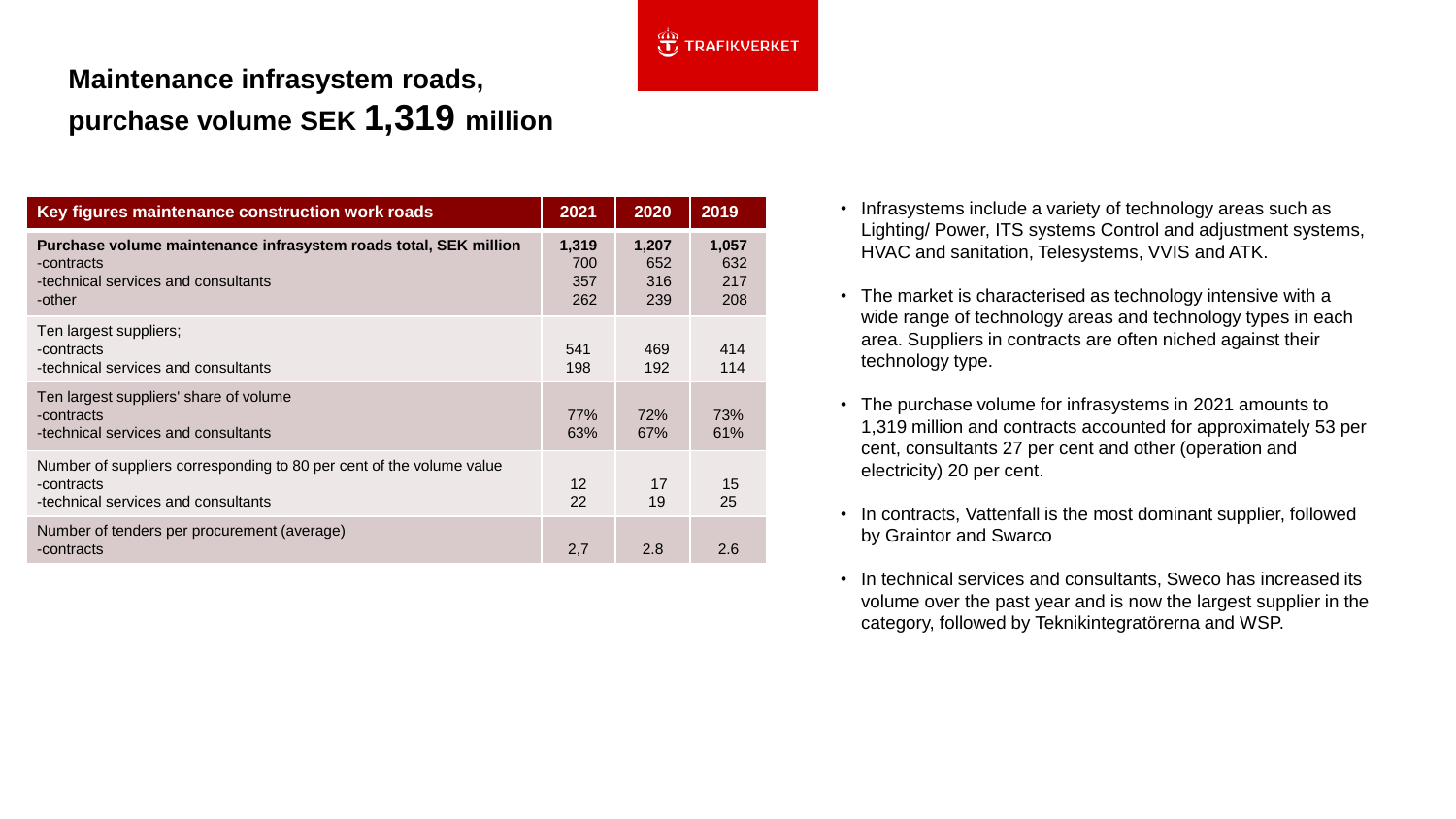## **Maintenance infrasystem roads, purchase volume contracts, SEK 700 million**





| <b>Largest suppliers</b>                                                                                                                                                                    | 2021                                                       | 2020                                                            | 2019                                                            |
|---------------------------------------------------------------------------------------------------------------------------------------------------------------------------------------------|------------------------------------------------------------|-----------------------------------------------------------------|-----------------------------------------------------------------|
| Vattenfall<br>Granitor (f.d. Midroc)<br>Swarco<br><b>ONE Nordic</b><br>Q-Free<br>Trafiksystem Väst<br><b>RF Coverage</b><br><b>Xylem Water Solutions</b><br>Caverion<br><b>SICE Nordics</b> | 120<br>117<br>76<br>55<br>50<br>48<br>21<br>19<br>18<br>17 | 129<br>69<br>61<br>41<br>34<br>59<br>$\overline{0}$<br>11<br>25 | 132<br>33<br>55<br>47<br>32<br>47<br>$\overline{0}$<br>12<br>27 |

33% South Region Contracts SEK 80 million 12% Region East/ Stockholm Contracts SEK 316 million 45% National Contracts SEK 9 million

North Region Contracts SEK 12 million 2%

Central Region Contracts SEK 49 million 7%

1% *The Transport Administration's largest suppliers are reported on the basis of group relationships*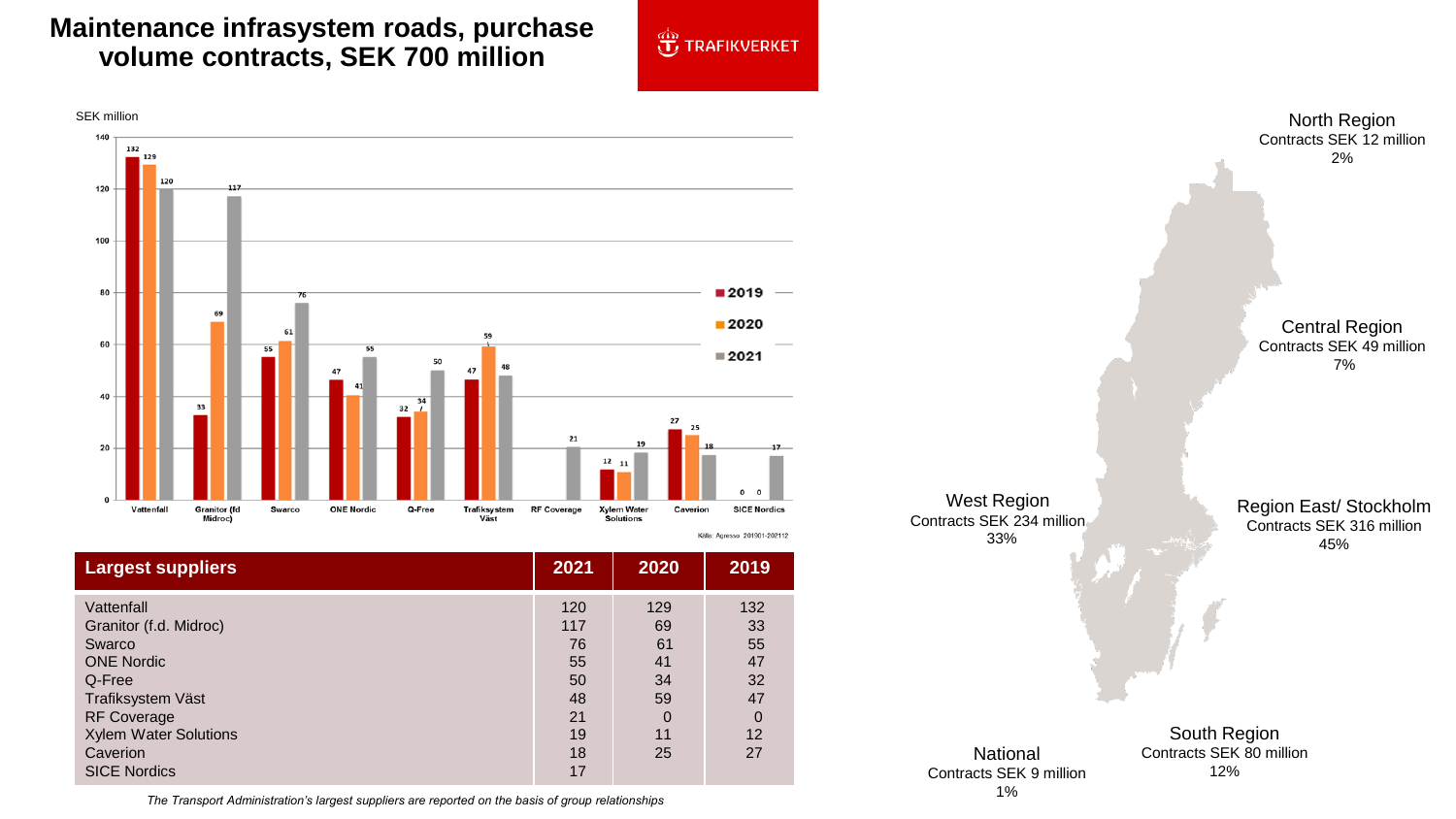## **Maintenance infrasystem roads technical services and consultants purchase volume SEK 357 million**



**JE TRAFIKVERKET** 

|                                                                                                                                                          | Källa: Agresso 201901-202112          |                                      |                                                                    |
|----------------------------------------------------------------------------------------------------------------------------------------------------------|---------------------------------------|--------------------------------------|--------------------------------------------------------------------|
| <b>Largest suppliers</b>                                                                                                                                 | 2021                                  | 2020                                 | 2019                                                               |
| Sweco<br>TeknikIntegratörerna Sverige<br><b>WSP</b><br>Rejlers<br><b>Future Balanz</b><br>Afry<br><b>DoubleGreen Projects</b><br><b>SANWIG Solutions</b> | 76<br>28<br>23<br>16<br>14<br>12<br>8 | 73<br>19<br>28<br>20<br>9<br>9<br>10 | 21<br>12<br>20<br>21<br>$\overline{7}$<br>$\overline{ }$<br>9<br>6 |
| Bro Underhåll & Service BUS<br>Trafikia                                                                                                                  | 7                                     | 0<br>6                               | $\overline{0}$<br>5                                                |